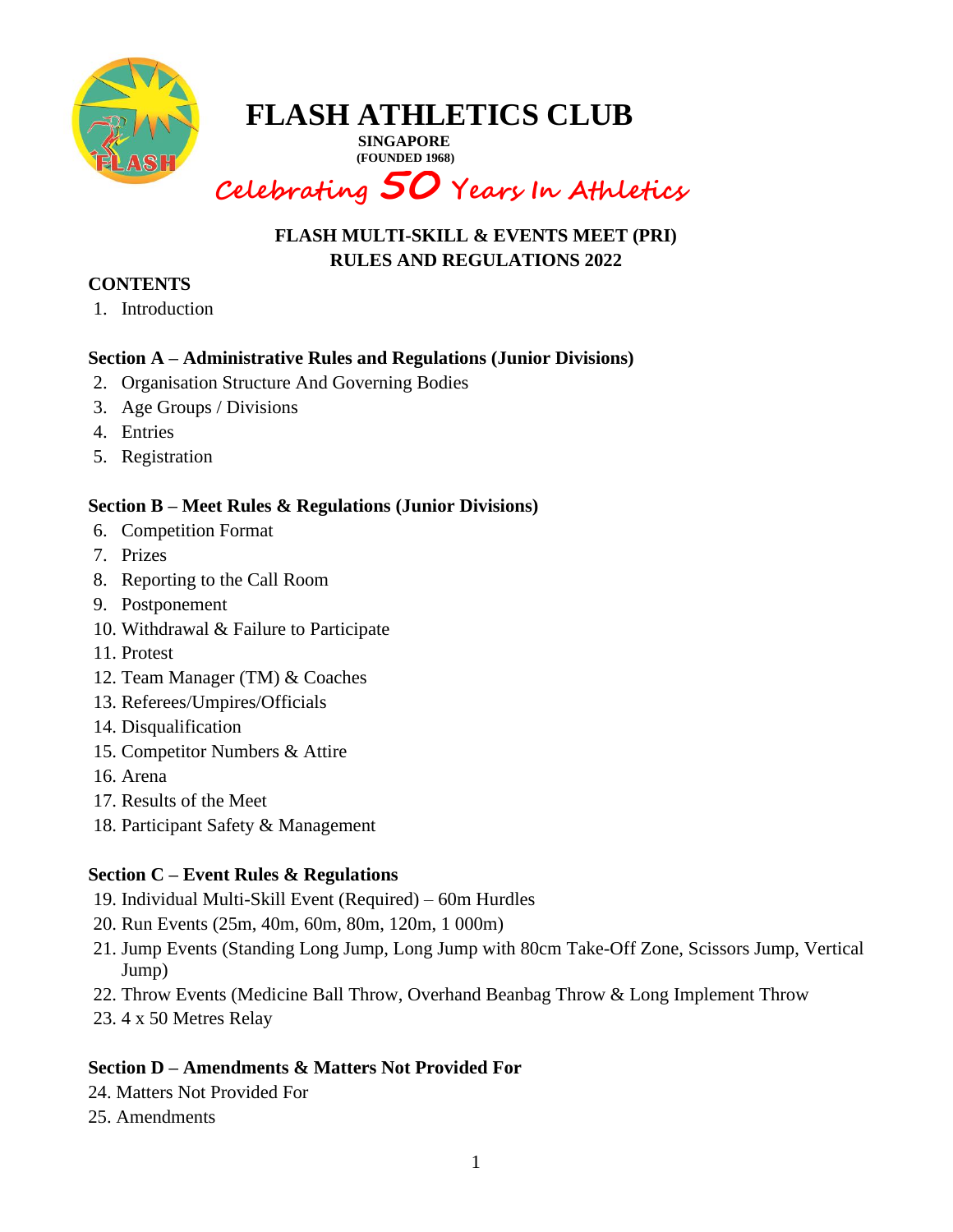

**SINGAPORE (FOUNDED 1968)**

**Celebrating 50 Years In Athletics**

#### **List of Annexes**

- A. Code of Conduct for Coaches
- B. Multi-skill Event Course Layout
- C. Medicine Ball Throw
- D. Long Implement Throw
- E. Competition Equipment
- F. Competition Schedule

### **1. INTRODUCTION**

**Flash Athletics Club** (FAC) is organising the Pre-National Schools Games Track & Field competition to help schools participating in the Singapore Primary Schools Sports Council (SPSSC), National Schools Games (NSG) prepare and familiarise students with the competition format and events. Athletes can participate through their schools or affiliate clubs of Singapore Athletics (SA). The rules and regulations stipulated in this document are based on the **SPSSC NSG Track & Field Rules and Regulations 2022.**

### **SECTION A – ADMINISTRATIVE RULES & REGULATIONS**

### **2. ORGANISATION STRUCTURE AND GOVERNING BODIES**

- 2.1 The Flash Multi-Skill & Events Meet shall be conducted according to the General Rules and Regulations of the SPSSC.
- 2.2 In the absence of a set of recognised rules to govern the occurrence of situations during the competitions, the Organising Committee (OC) shall make the necessary decisions.

### **3. AGE GROUPS / DIVISIONS**

3.1 All participants shall compete in the following 2 divisions for Boys and Girls:

| <b>Former Division</b> | <b>New Division</b> | <b>Year of Birth</b>    | Age             |
|------------------------|---------------------|-------------------------|-----------------|
| D Division             | Junior $1 (J1)$     | a. 1 Jan to 31 Dec 2014 | 8 years $(P2)$  |
|                        |                     | b. 1 Jan to 31 Dec 2013 | $9$ years (P3)  |
|                        |                     | c. Jan to 31 Dec 2012   | 10 years $(P4)$ |
| C Division             | Junior $2(J2)$      | a. 1 Jan 2012           | 10 years        |
|                        |                     | b. 1 Jan to 31 Dec 2011 | 11 years $(P5)$ |

### **4. ENTRIES**

- 4.2 For J1 Division,
	- 4.2.1 Each competitor shall be allowed to enter:
		- **the REQUIRED individual multi-skill event which all individual Junior 1 Division athletes must participate in.**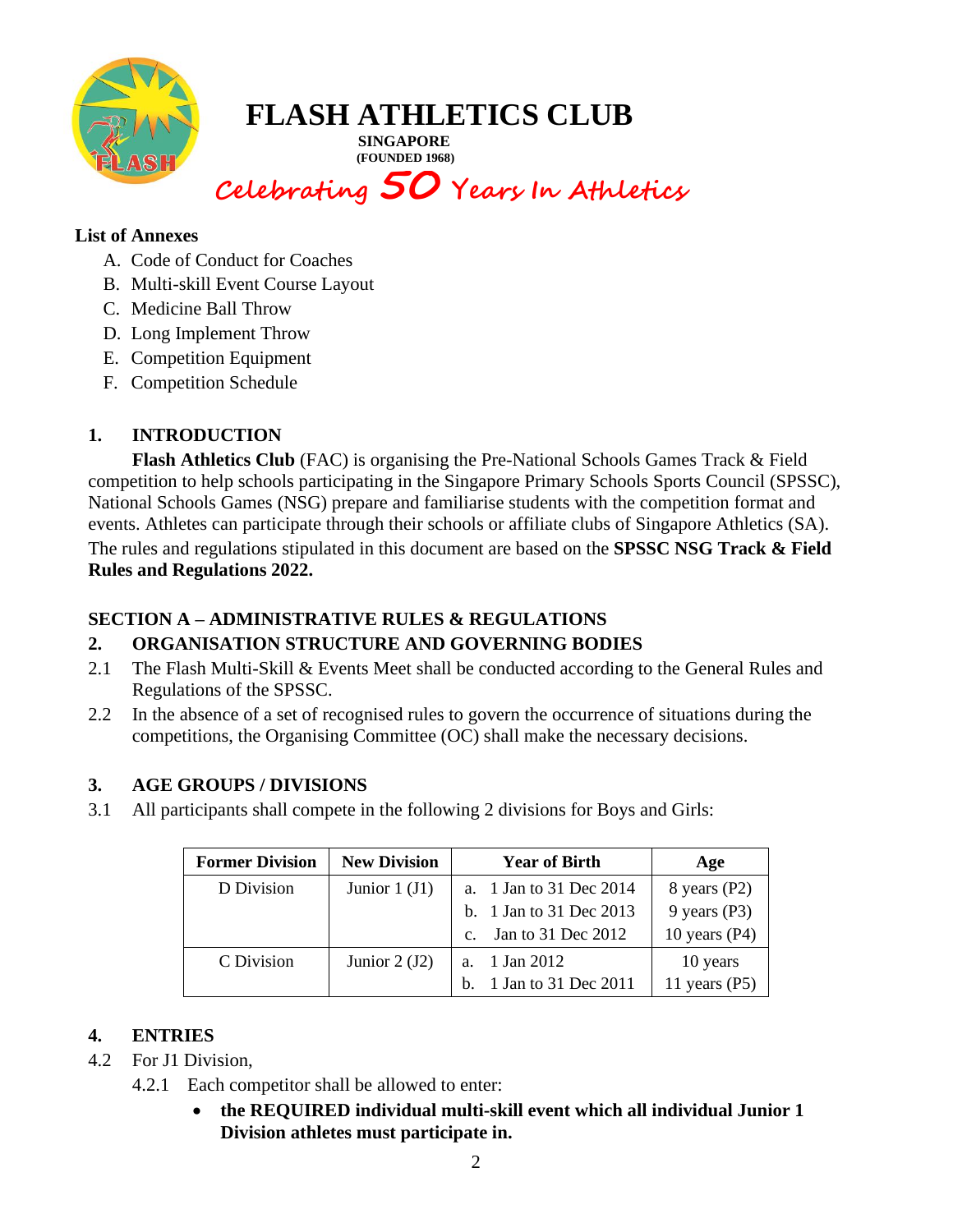

**SINGAPORE (FOUNDED 1968)**

## **Celebrating 50 Years In Athletics**

- up to **2 other Optional** individual events which must be from 2 different event groups.
- the Junior 1 Division 4 x 50m Relay event.
- 4.2.2 Each school/club shall be allowed a maximum of **2 ENTRIES** per optional event, subject to a maximum of 18 individual competitors per gender in the optional events.
- 4.2.3 A school/club shall be eligible to enter only 1 Team per gender in the 4 x 50m Relay. Any registered competitor can represent the school/club in the relay.

### 4.3 For J2 Division

- 4.3.1 Each competitor shall be allowed to enter:
	- up to **2** individual events which must be from 2 different event groups
	- Junior 2 Division relay event.
- 4.3.2 Each school/club shall be allowed a **maximum of 6 entries per event per school/club except for Scissors Jump and Vertical Jump (maximum 2 entries per school/club)**.
- 4.3.3 A school/club shall be eligible to enter only 1 Team per gender in the 4 x 50m Relay. Any registered competitor can represent the school/club in the relay.
- 4.4 All relay representatives must be registered in the registration form.
- 4.5 Appeals for late/erroneous entries submitted by schools/clubs may be accepted on a case-by-case basis at the discretion of the Organising Committee.

### **5. REGISTRATION**

- 5.1 Registration fees are at \$10 per participant, per event and \$25 per relay team event.
- 5.2 Schools/Clubs are to register using the Registration Form link as follows: <https://drive.google.com/drive/folders/1EWqBqt-xxBCH0n1Sv1thOLeW5Ty79Fw->
- **5.3 Payment is to be made (together with the submission of the Registration Form) via electronic bank transfer to:**

**SPORTECA PTE LTD (UEN: 202217995H), OCBC Bank Account No: 601-828759-001 (please indicate School/Club Name under remarks/comment)**

### **SECTION B – MEET RULES & REGULATIONS**

### **6. COMPETITION FORMAT**

6.1 Events to be contested: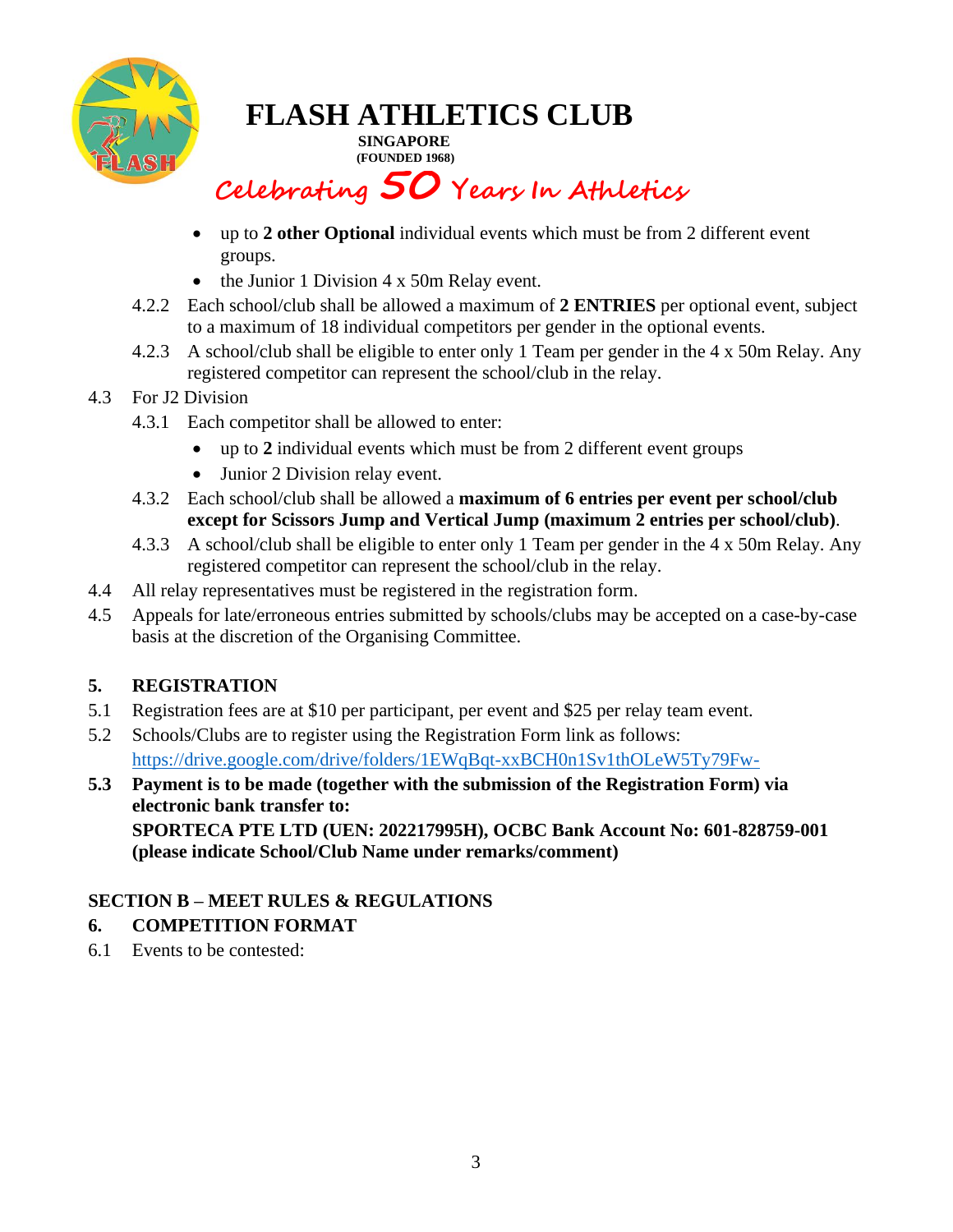

**SINGAPORE**<br>(FOUNDED 1968)  **(FOUNDED 1968)**

# **Celebrating 50 Years In Athletics**

| <b>J1 DIVISION EVENTS (BOYS &amp; GIRLS)</b>                                                                                                                                                  |                                                                |                               |  |  |  |  |  |
|-----------------------------------------------------------------------------------------------------------------------------------------------------------------------------------------------|----------------------------------------------------------------|-------------------------------|--|--|--|--|--|
| A. Compulsory Event: Multi Skill Event                                                                                                                                                        |                                                                |                               |  |  |  |  |  |
| B. Up to 2 Optional Events from different event groups:                                                                                                                                       |                                                                |                               |  |  |  |  |  |
| <b>Run Events</b><br><b>Throw Events</b><br><b>Jump Events</b>                                                                                                                                |                                                                |                               |  |  |  |  |  |
| 40 metres                                                                                                                                                                                     | Scissors Jump (High Jump)                                      | <b>Overhand Beanbag Throw</b> |  |  |  |  |  |
| 60 metres                                                                                                                                                                                     | Long Jump with 80cm Take-off zone<br>(Boys-330gm, Girls-220gm) |                               |  |  |  |  |  |
| 80 metres                                                                                                                                                                                     | <b>Standing Long Jump</b>                                      | Medicine Ball Throw (1kg)     |  |  |  |  |  |
| 1 000 metres                                                                                                                                                                                  | (Standing Broad Jump)                                          |                               |  |  |  |  |  |
| 60 metres Hurdles (5 hurdles, 52cm)                                                                                                                                                           |                                                                |                               |  |  |  |  |  |
| <b>Relay Event</b><br>4 x 50 metres Circular Relay (Start at 200m Starting point)<br>Note: A school/Club shall be eligible to enter 1 relay team per gender in the $4 \times 50$ metres relay |                                                                |                               |  |  |  |  |  |
| <b>J2 DIVISION EVENTS (BOYS &amp; GIRLS)</b>                                                                                                                                                  |                                                                |                               |  |  |  |  |  |
|                                                                                                                                                                                               |                                                                |                               |  |  |  |  |  |
| Each athlete MUST compete in 2 events from different event groups                                                                                                                             |                                                                |                               |  |  |  |  |  |
| <b>Run Events</b>                                                                                                                                                                             | <b>Jump Events</b>                                             | <b>Throw Events</b>           |  |  |  |  |  |
| 25 metres                                                                                                                                                                                     | Scissors Jump (High Jump)                                      | Long Implement Throw          |  |  |  |  |  |
| 60 metres                                                                                                                                                                                     | Vertical Jump                                                  | (Turbo-Jav, 300gm, 70cm)      |  |  |  |  |  |
| 80 metres                                                                                                                                                                                     | Long Jump with 80cm Take-off zone                              | Medicine Ball Throw (2kg)     |  |  |  |  |  |
| 120 metres                                                                                                                                                                                    | <b>Standing Long Jump</b>                                      |                               |  |  |  |  |  |
| 1 000 metres                                                                                                                                                                                  | (Standing Broad Jump)                                          |                               |  |  |  |  |  |
| 60 metres Hurdles (5 hurdles, 52cm)                                                                                                                                                           |                                                                |                               |  |  |  |  |  |
| <b>Relay Event</b>                                                                                                                                                                            |                                                                |                               |  |  |  |  |  |
| 4 x 50 metres Circular Relay (Start at 200m Starting point)                                                                                                                                   |                                                                |                               |  |  |  |  |  |

### **7. Prizes**

7.1 The form of the medals awarded shall be as follows:

| <b>Position</b>                   | <b>Form of Medals</b> |
|-----------------------------------|-----------------------|
| 1st                               | Gold                  |
| 2nd                               | Silver                |
| $3^{\text{rd}}$ & $4^{\text{th}}$ | <b>Bronze</b>         |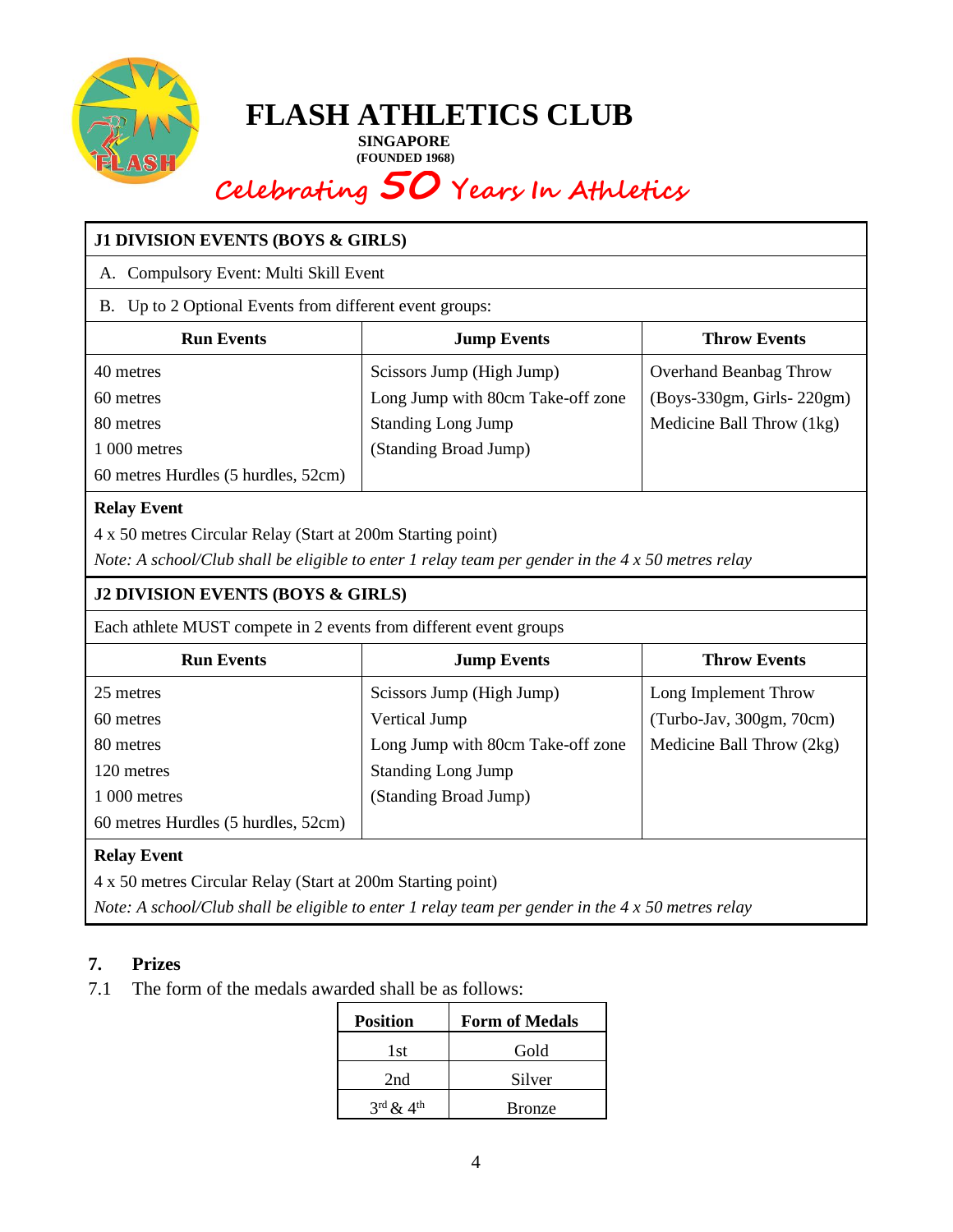

**SINGAPORE (FOUNDED 1968)**

## **Celebrating 50 Years In Athletics**

### **8. REPORTING TO THE CALL ROOM**

- 8.1 All competitors must report to the call room at least **30 minutes before the scheduled time of the event for all track events except relays**.
- 8.2 For relays and all field events, all competitors must report to the call room at least 50 minutes before the scheduled time of event.
- 8.3 A competitor who reports late or does not report to the call room can be barred from the event. (Coaches may report on behalf of their athletes provided the latter are already in the Arena).
- 8.4 All events will commence as scheduled. It may be necessary to start an event ahead of or behind schedule. In such cases announcements will be made over the public-address system.
- 8.5 After clearance by the Competitor Stewards, competitors must remain in the designated competitors' shed and **wait to be ushered into the competing arena** by the officials.
- 8.6 No competitor is allowed to report directly to the Start or Field Event Pit.

### **9. POSTPONEMENT**

9.1 The OC shall, when necessary, postpone a race if the conditions are unfit for competition, or for other reasons concerning safety & wellbeing. Teams must abide by the decision of the OC.

### **10. WITHDRAWAL**

10.1 Any withdrawal without valid reason is considered contrary to the spirit of the sport.

### **11. PROTEST**

11.1 For any disagreement against the conduct, eligibility or placing of another competitor/team in any event, a protest may be made to the OC within 30 minutes after the announcement of the result. Only coaches/TMs will be allowed to lodge any protest, which shall be resolved by the Meet Manager/Referee. Only video recordings by the OC are admissible as evidence.

### **12. TEAM MANAGER (TM)/Coaches**

- 12.1 Each participating team is encouraged to be accompanied by a TM or coach, who shall remain with the team throughout the duration of competition.
- 12.2 The TM should be an adult appointed by the participating school/club.
- 12.3 TMs/Coaches are expected to conduct themselves with decorum **(Annex A**) during competitions and adhere to the Rules and Regulations.
- 12.4 TMs/Coaches are not allowed to interfere with the final decision taken by the referee/umpire/judge/official on points of laws/rules after clarification has been sought.

### **13. REFEREES/UMPIRES/OFFICIALS**

13.1 All meet officials will be arranged for by the OC.

### **14. DISQUALIFICATION**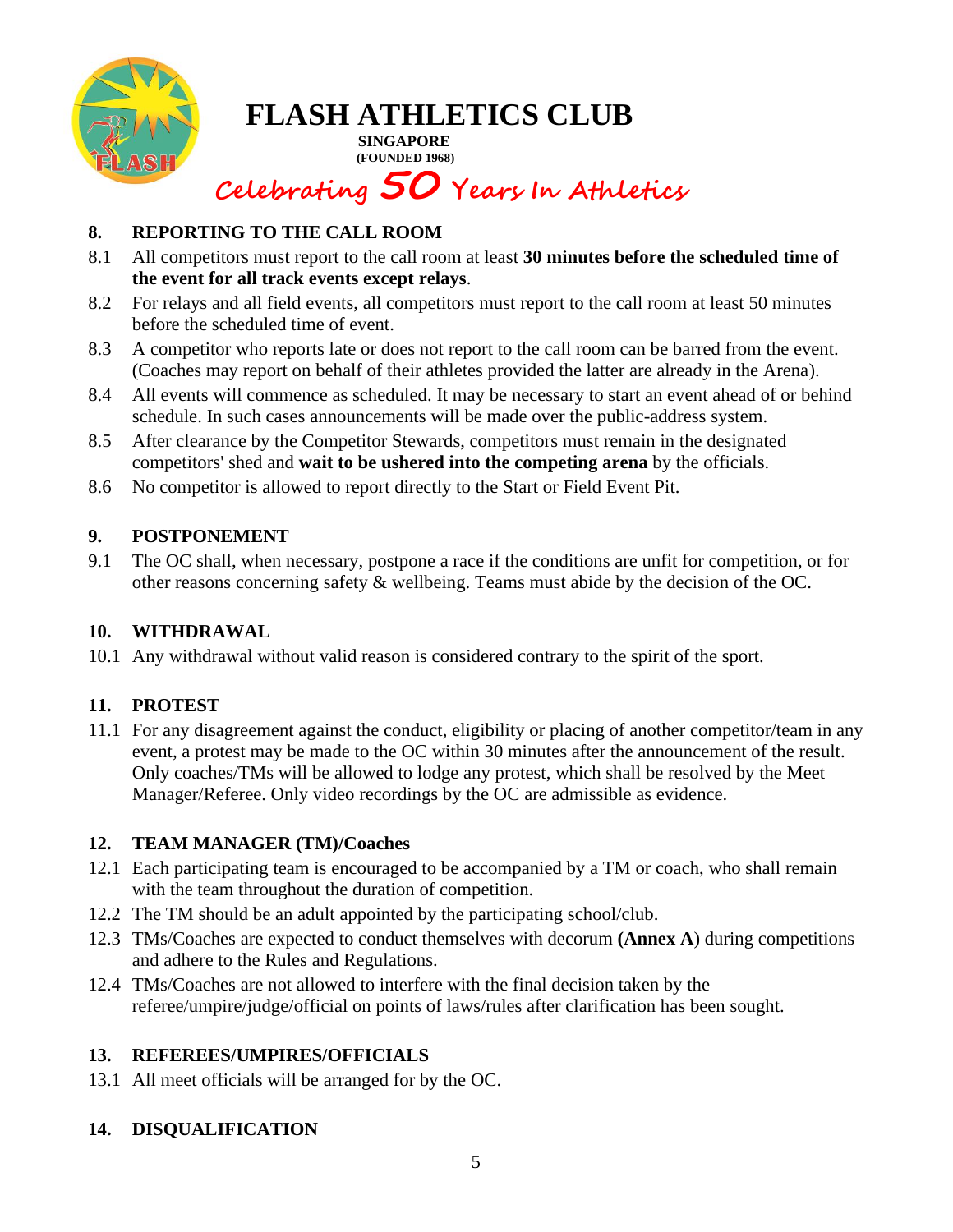

**SINGAPORE (FOUNDED 1968)**

## **Celebrating 50 Years In Athletics**

- 14.1 A school/club will be disqualified if:
	- a) it fields an ineligible participant who is:
		- i. an overaged or underaged participant
		- ii. an unregistered participant
		- iv. a suspended participant
		- v. a participant without a valid student pass
		- vi. a non-bona fide student
	- b) its participants cause an event to be abandoned
	- c) its participant behaves in an unsporting manner and deliberately violates a rule.
- 14.2 All results involving the team which has been disqualified will be null and void.

### **15. COMPETITOR NUMBERS AND ATTIRE**

15.1 Each athlete is assigned a specific number with each Division having a different colour a follow:

| <b>J2 Division:</b> | WHITE BACKGROUND WITH GREEN NUMBERS |
|---------------------|-------------------------------------|
| <b>J1 Division:</b> | WHITE BACKGROUND WITH BLUE NUMBERS  |

- 15.3 It is the responsibility of the schools and athletes to have the correct number tags and safety pins when reporting to the competitors' steward.
- 15.4 Every competitor must wear two number tags bearing his/her assigned number, displayed visibly at the chest and back. Each number tag must be pinned securely at the four corners.
- 15.5 All competitors must be in their school's/club's attire, bearing the school/club logo, badge or name. These should be visibly displayed on their attire for easy identification.
- 15.6 Competitors must put on proper footwear subject to the rules and regulations for each event.
- 15.7 Competitors are required to produce valid identification proof with photos when required.
- 15.8 Those who do not comply with the above requirements shall be disqualified.

### **16. ARENA**

16.1 Only Officials on duty and competitors competing shall be allowed on the competition arena. All athletes must leave the competition arena upon completion of their event.

### **17. RESULTS OF THE MEET**

- 17.1 Results of the meet shall be posted on the Information Board and announced when possible.
- 17.2 RE-RUNS: All competitors in the track events are advised to remain behind until the heats of their particular events are completed in case of re-runs.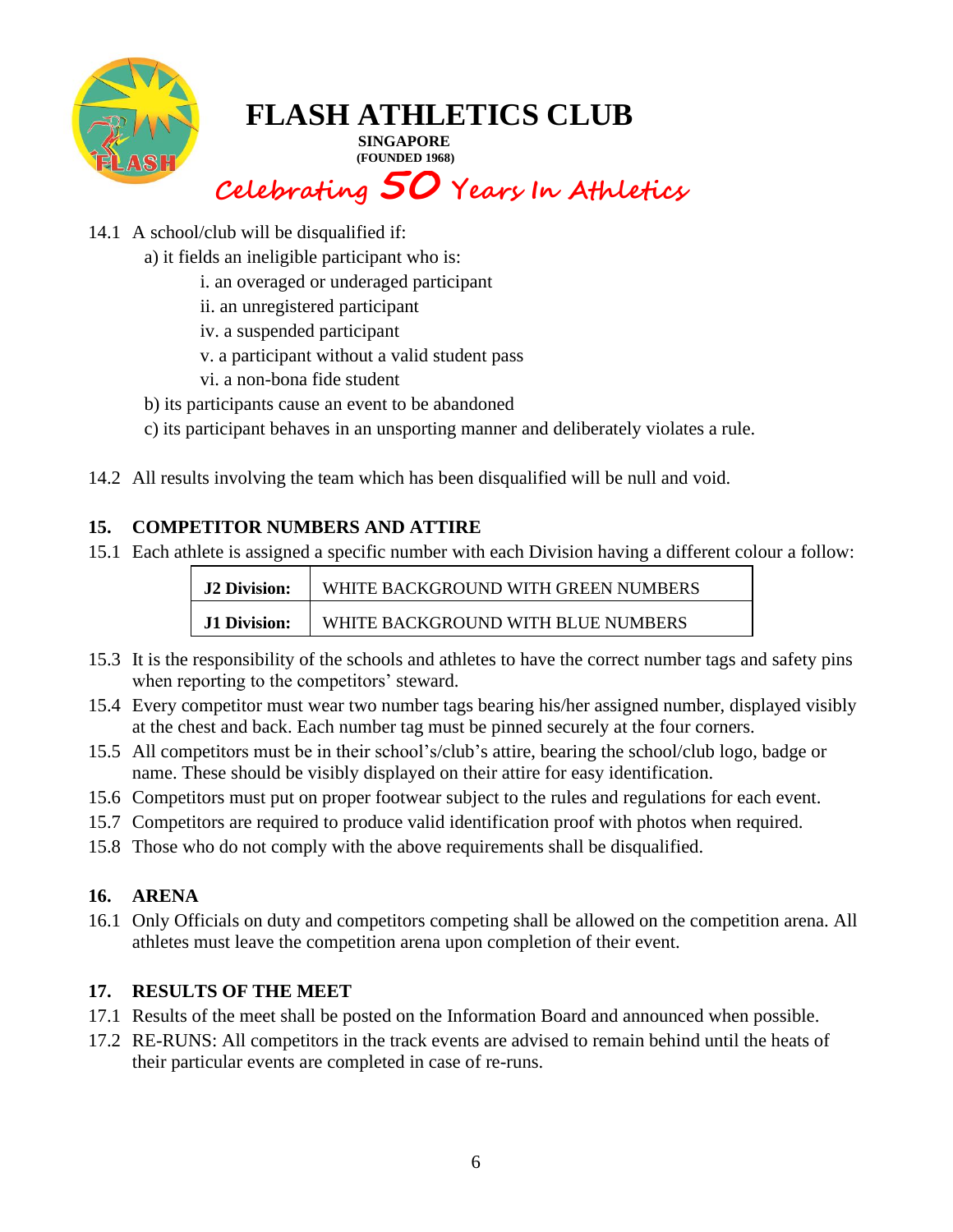

**SINGAPORE (FOUNDED 1968)**

## **Celebrating 50 Years In Athletics**

### **18. PARTICIPANT SAFETY AND MANAGEMENT**

- 18.1 The OC reserves the right to stop a competitor from competing should they
	- (i) detect signs of danger (e.g., heat stroke, heat exhaustion, injury)
	- (ii) notice indications that the competitor is physically unable to compete or;
	- (iii) if advised by the appointed paramedics.
- 18.2 Schools/clubs should ensure that water and suitable refreshments are available for their teams.
- 18.3 Schools/Clubs and their participants are to look after their personal belongings at the venue.
- 18.4 Coaches/accompanying adults are to ensure the general discipline and well-being of their athletes at the stadium throughout the competition.
- 18.5 All coaches are to ensure the cleanliness of the stadium before vacating the area they occupied

#### **SECTION C – EVENT RULES & REGULATIONS JUNIOR DIVISION RULES AND REGULATIONS**

- **19. INDIVIDUAL MULTI-SKILL EVENT (FOR J1 ONLY)**
- 19.1 All J1 participants must take part in the Individual Multi-Skill Event.
- 19.2 The event will be conducted on an appropriate Field of Play as arranged by the OC.
- 19.3 The individual multi-skill event will be run as one continuous event with the following components (refer to **Annex B** for the course layout).
- **42 metre timed component** that includes:
	- ❖ A standing start
	- ❖ Running over 3 hurdles
	- $\triangle$  Picking up one (1) set of beanbags while running

### • **Throwing component that includes:**

❖ 2x one-handed over-hand throw with two different hands

### 19.4 Specifications

|             | Height | <b>Start to 1st Hurdle</b> | <b>Between Hurdles</b> | <b>Last Hurdle to Beanbag</b> | <b>Weight of Beanbag</b> |
|-------------|--------|----------------------------|------------------------|-------------------------------|--------------------------|
| <b>Boys</b> | 44.0cm | 2m                         | /m                     | 8m                            | 330gm                    |
| Girls       | 44.0cm | 2m                         | 7 <sub>m</sub>         | 8m                            | 220gm                    |

19.5 No spiked shoes are allowed for the multi-skill event.

### 19.6 **42 metre timed component**

19.6.1 Two (2) methods of timekeeping shall be recognised as official (Hand-timing or Light Gates)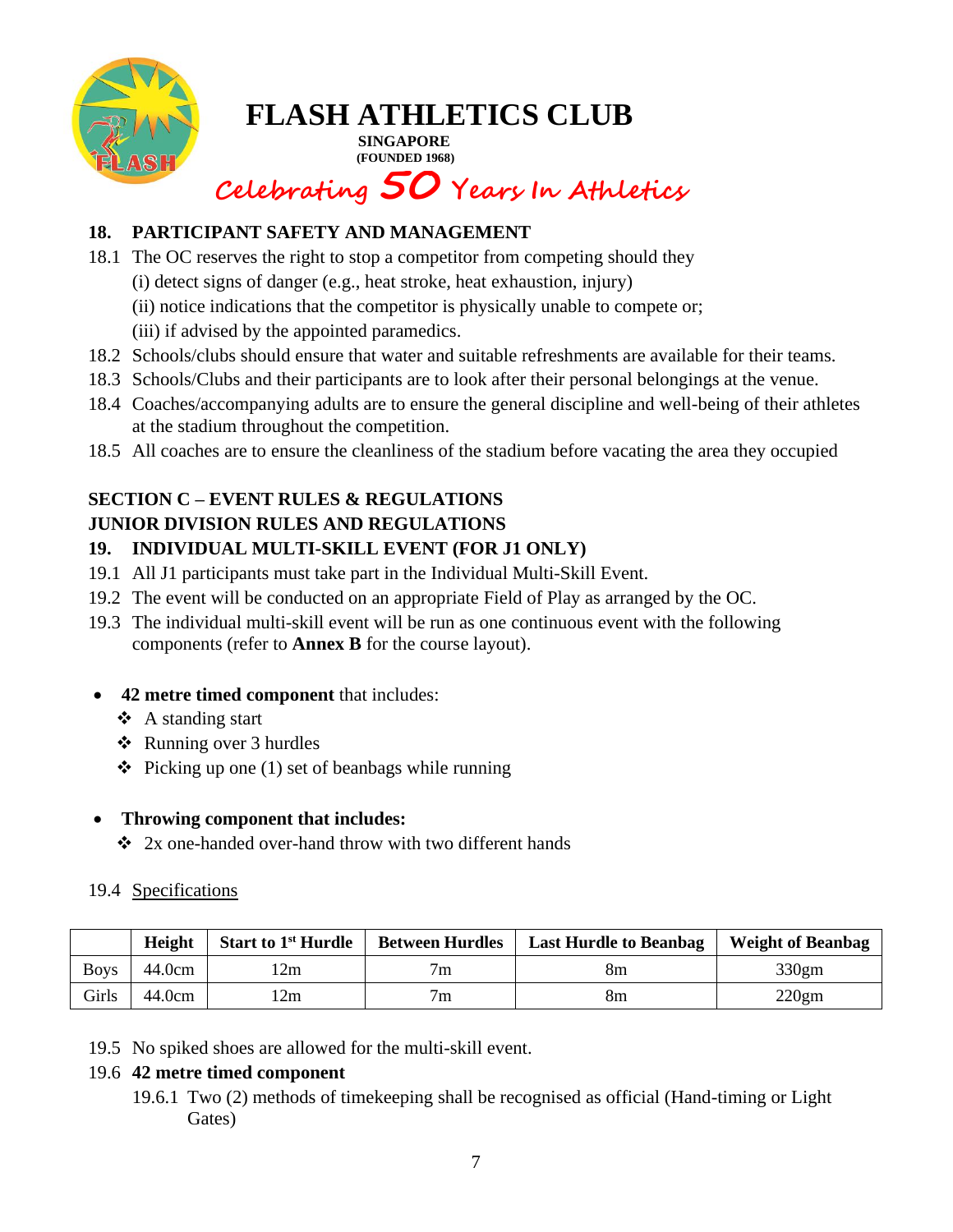

**SINGAPORE (FOUNDED 1968)**

## **Celebrating 50 Years In Athletics**

- 19.6.2 A standing start will be used for the race.
- 20.6.3 There shall be three (3) hurdles and 2 sets of beanbags in each lane, set out in accordance with the table in para. 19.3.
- 19.6.4 Each athlete shall go over each hurdle. In addition, an athlete should not:

 $\triangleright$  at the instant of clearance, have his foot or leg beside the hurdle (on either side), below the horizontal plane of the top of any hurdle; or

 $\triangleright$  in the opinion of the Referee, deliberately knock down any hurdle.

- 19.6.5 After clearing the third hurdle, the athlete shall pick up one beanbag before entering the throwing area.
- 19.6.6 The timing of the athlete shall stop once the athlete crosses the line demarcating the start of the throwing area.

### 19.7 **2 x one-handed over-hand throw with two different hands**

- 19.7.1 The two (2) throws should be done using 2 different hands in an overhand manner. If the first throw was done using the right hand, then the second throw must be done using the left hand and vice versa.
- 19.7.2 The athlete will take the two (2) throws in his/her own time once he/she enters the throwing area. The time taken to complete the throws will not affect the points awarded to the athlete for the timed component of the race. However, both throws must be completed within 1 minute from the start of the race.
- 19.7.3 The first throw shall be taken with the beanbag that the athlete picked up. The second throw shall be taken with the beanbag that has been placed in the throwing area.
- 19.7.4 If the athlete fails to pick up the beanbag and enters the throwing area without any beanbag, the athlete may proceed to throw the beanbag that is placed in the throwing area only.
- 19.7.5 Once the athlete enters the throwing area, the athlete must remain within the throwing area until the completion of the race as indicated by the race official.
- 19.7.6 In taking the throws, the athlete should not touch the ground outside the throwing area with any part of his body.
- 19.7.7 The throws will be valid even if it lands in another lane.
- 19.7.8 If an athlete fails to use 2 different hands for the throws, points will not be awarded for the 2nd throw.

#### 19.8 **Scoring** – **Criterion-based recognition for Multi-skill event**

- 19.8.1 The total points (maximum 24 points) scored by the athlete will be based on the following tables and will include:
	- a) points awarded for the timed component (maximum 12 points)
	- b) points awarded for the 1st throw (maximum 6 points)
	- c) points awarded for the 2nd throw (maximum 6 points)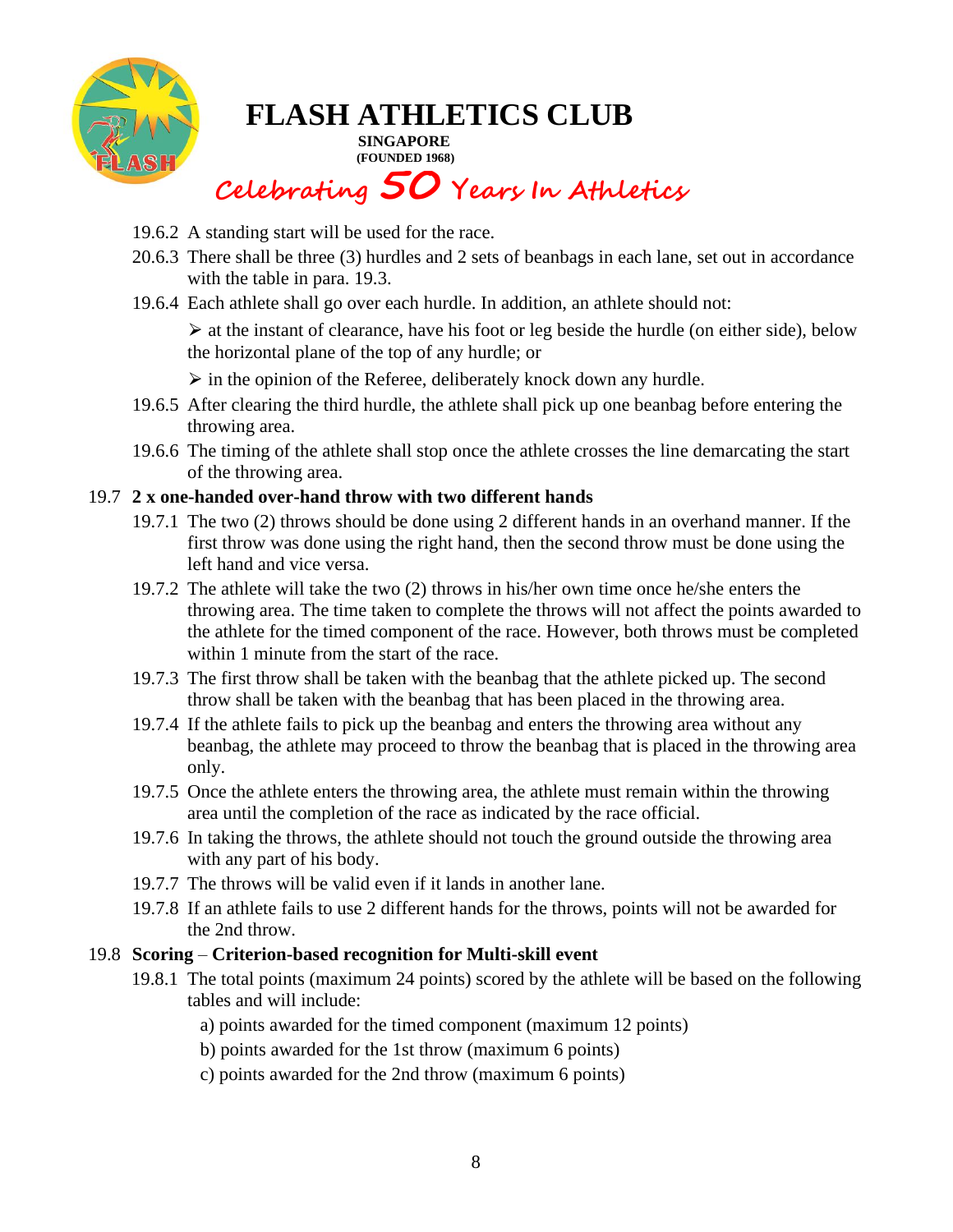

**SINGAPORE (FOUNDED 1968)**

## **Celebrating 50 Years In Athletics**

| <b>Points for Timed Component</b> |                       |                |  |  |  |  |  |
|-----------------------------------|-----------------------|----------------|--|--|--|--|--|
| <b>Boys</b>                       | <b>Girls</b>          | <b>Points</b>  |  |  |  |  |  |
| $< 8.5$ sec                       | $< 9$ sec             | 12             |  |  |  |  |  |
| 8.5 to 8.9x sec                   | $9$ to $9.4x$ sec     | 11             |  |  |  |  |  |
| 9 to 9.4x sec                     | $9.5$ to $9.9x$ sec   | 10             |  |  |  |  |  |
| 9.5 to 9.9x sec                   | 10 to 10.4x sec       | 9              |  |  |  |  |  |
| 10 to 10.4x sec                   | 10.5 to 10.9x sec     | 8              |  |  |  |  |  |
| 10.5 to 10.9x sec                 | 11 to $10.4x$ sec     | 7              |  |  |  |  |  |
| 11 to 11.4x sec                   | 11.5 to 11.9x sec     | 6              |  |  |  |  |  |
| 11.5 to 11.9x sec                 | 12 to 12.4x sec       | 5              |  |  |  |  |  |
| 12 to 12.4x sec                   | 12.5 to 12.9x sec     | 4              |  |  |  |  |  |
| 12.5 to 12.9x sec                 | 13 to 13.4x sec       | 3              |  |  |  |  |  |
| 13 to 13.4x sec                   | 13.5 to 13.9x sec     | $\overline{2}$ |  |  |  |  |  |
| 13.5 to 13.9x sec                 | 14 to 14.4x sec       | $\mathbf{1}$   |  |  |  |  |  |
|                                   | Distance (per throw)  |                |  |  |  |  |  |
| <b>Boys</b>                       | <b>Girls</b>          | <b>Points</b>  |  |  |  |  |  |
| Beyond $F$ ( $>16m$ )             | Beyond $E$ ( $>14m$ ) | 6              |  |  |  |  |  |
| F(14m)                            | E(12m)                | 5              |  |  |  |  |  |
| E(12m)                            | D(10m)                | 4              |  |  |  |  |  |
| D(10m)                            | C(8m)                 | 3              |  |  |  |  |  |
| C(8m)                             | B(6m)                 | $\overline{2}$ |  |  |  |  |  |
| B(6m)                             | A(4m)                 | $\mathbf{1}$   |  |  |  |  |  |

- 19.8.2 Based on the total points scored, the Top-8 competitors will be awarded the Gold Medal (minimum points required is 22 points).
- 19.8.3 In the event of a tie, the athlete with a higher score for the timed component will rank higher. Should there be still a tie, the higher score for the  $1<sup>st</sup>$  throw will rank higher.
- 19.9 Failure to participate in the multi-skill event will render an athlete ineligible to compete in the optional individual events.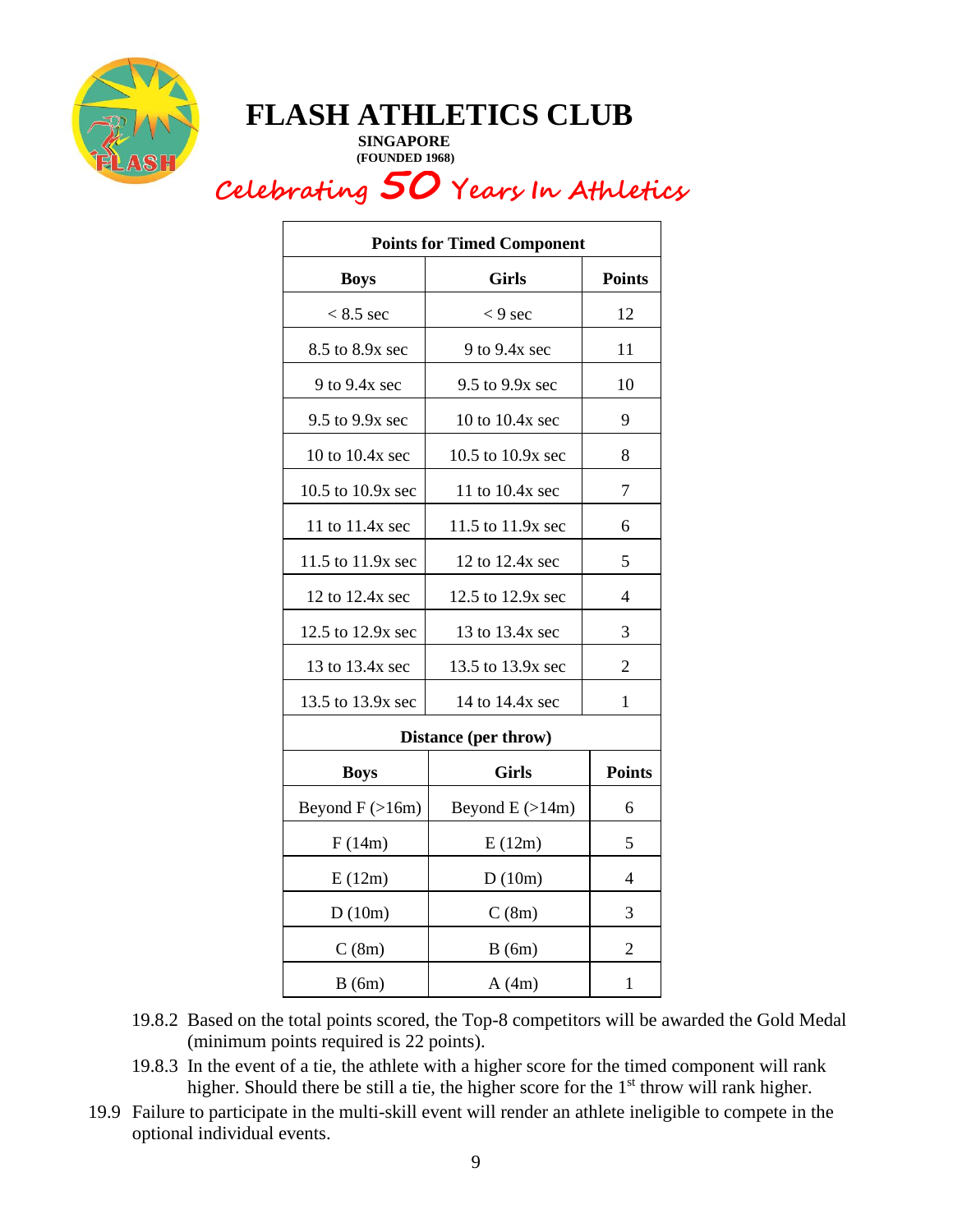

**SINGAPORE (FOUNDED 1968)**

# **Celebrating 50 Years In Athletics**

### **20. RUN EVENTS**

- 20.1 Timed final races and Lanes are drawn by the Organising Committee. Competitors shall run in the Lanes in which their names appear in the programme.
- 20.2 In races up to and including 120 METRES, each competitor shall run in his/her own lane.
- 20.3 The standing or crouch start may be used. Starting blocks will not be provided.
- 20.4 The 2022 World Athletics Technical Rules C2.1 Rule 16.8 of The Start given below shall be followed:

"Except in Combined Events, any athlete responsible for a false start shall be disqualified by the Starter."

- 20.5 All Run events will be run as timed finals and Jump & Throw direct final.
- 20.6 Spiked shoes with spike nails no longer than 6mm can be used except for the multi-skill event.
- 20.7 Hurdles the specifications for 60m hurdles are as follows:

| J1 & J2 Division | <b>Height</b> | <b>Start to 1st Hurdle</b> | <b>Between Hurdles</b> | <b>Last Hurdle to Finish</b> |
|------------------|---------------|----------------------------|------------------------|------------------------------|
| Boys $(60m)$     | 52.0cm        | 2m                         | $\tau_{\rm m}$         | 20m                          |
| Girls $(60m)$    | 52.0cm        | 2m                         | $\tau_{\rm m}$         | 20m                          |

### **21 JUMP EVENTS**

### 21.1 **Standing Long Jump**

- 21.1.1 The standing long jump will be conducted according to the rules of the standing broad jump in the National Physical Fitness Award test protocol.
- 21.1.2 The test shall be conducted on a rubber mat with distance markings and a take-off line.
- 21.1.3 The jumper shall take off from a stationary position with both feet just before the takeoffline. Any shift in the position of the feet before the take-off shall render the jump an invalid one.
- 21.1.4 The measurement shall be based on the nearest point in the landing area touched by any part of the jumper's body, or anything that was attached to the body at that time.
- 21.1.5 Appropriate footwear shall be worn for the event. No spiked shoes (with or without spike nails) or bare feet are permitted for the event
- 21.1.6 The event will be conducted in a Direct Final format.
- 21.1.6 Each competitor shall have 3 consecutive attempts.

### 21.2 **Long Jump With 80cm Take-Off Zone**

- 21.2.1 Long Jump with take-off zone shall be conducted according to the IAAF rules for Long Jump except for the use of a take-off zone instead of the standard take-off board.
- 21.2.3 The take-off zone will measure L80cm x W122cm. If a rubber mat is used as the takeoff zone, it will be  $3mm (\pm 2mm)$  thick.
- 21.2.4 The jump shall be measured: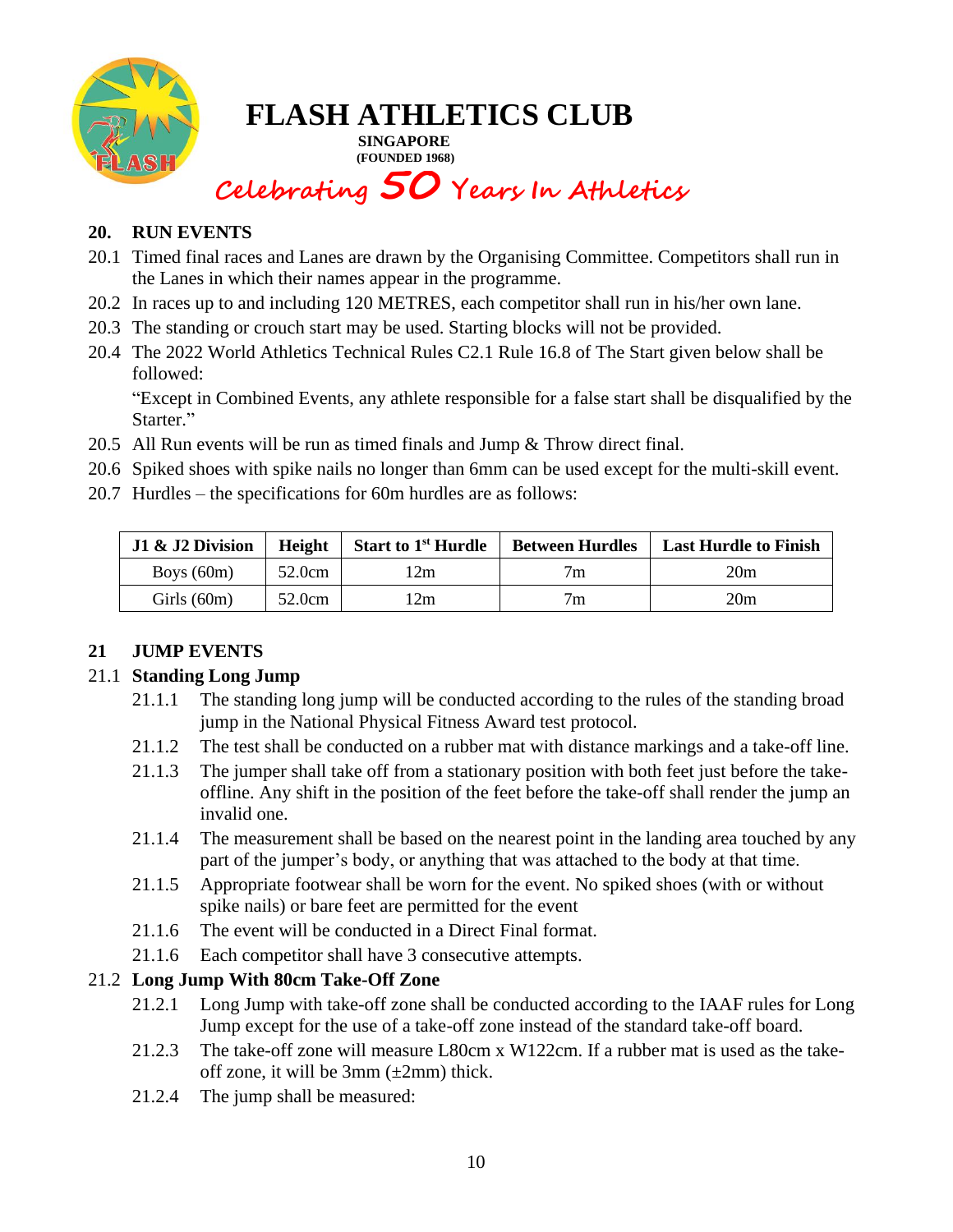

**SINGAPORE (FOUNDED 1968)**

## **Celebrating 50 Years In Athletics**

a. from the nearest break in the landing area made by any part of the body, or anything that was attached to the body at the time it made a mark,

b. to the point nearer to the landing area from which the jumper took off as judged by the official conducting the jump. take-off line, or take-off line extended.

- 21.2.5 Spiked shoes with spike nails no longer than 6mm can be used.
- 21.1.6 The event will be conducted in a Direct Final format.
- 21.1.7 Each competitor shall have 3 attempts.

### 21.3 **Scissors Jump**

- 21.3.1 Competitors will be given 3 attempts to clear the starting and subsequent heights.
- 21.3.2 The starting height shall be decided based on the trial jump by the Field Referee and Chief Judge for Scissors Jump in consultation with the OC.
- 21.3.3 The event will be conducted in a Direct Final format.
- 21.3.4 For all jumps, the jumper must contact the mattress with the lower half of the body first. Failure to do so will render the jump invalid.
- 21.3.5 Spiked shoes with spike nails no longer than 6mm can be used.

### 21.4. **Vertical Jump**

- 21.4.1 The Vertical Jump shall be conducted using the Vertec.
- 21.4.2 Prior to their  $1<sup>st</sup>$  attempt, the jumper's standing reach height shall be taken and set.
- 21.4.3 After the height has been set, the jumper shall have 3 consecutive attempts.
- 21.4.4 The jumper shall take off from a stationary position with both feet just before the takeoff line. Any shift in feet position before the take-off shall render the jump invalid.
- 21.4.4 The event will be conducted in a Direct Final Format.

### **22. THROW EVENTS**

### 22.1 **Medicine Ball Throw (Annex D)**

- 22.1.1 The medicine ball throw shall be conducted at the Long Jump pit with a L40cm x W122cm stepping area, 3m away from the nearer edge of the Long Jump Pit.
- 22.1.2 A 1kg medicine ball will be used.
- 22.1.3 Starting position The thrower starts in a standing position with both feet just before stepping area with the medicine ball held at chest level in both hands.
- 22.1.4 Throwing Action:
	- a. The throw must be performed in a chest-pass like action:
	- b. From the start of the throw, the ball must not go lower than the waist of the thrower.
	- c. The ball must be released with both hands.

d. During the throw, the thrower's feet are allowed to push off from the ground, but the medicine ball must be released before the feet are re-grounded.

e. The feet must be re-grounded no further than the edge of the stepping area nearer to the landing pit.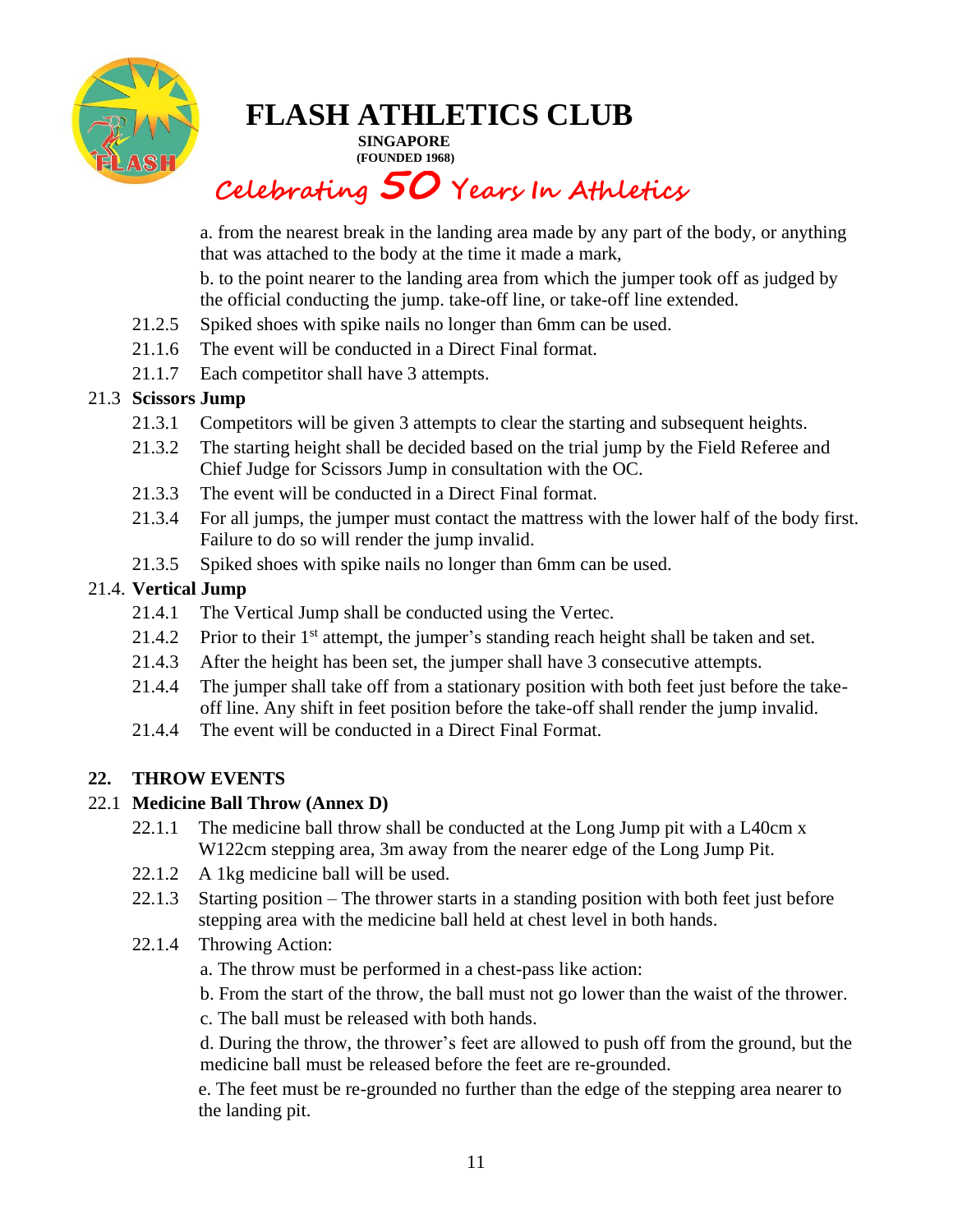

**SINGAPORE (FOUNDED 1968)**

## **Celebrating 50 Years In Athletics**

f. The distance shall be measured from the edge of the stepping areas (further from sand pit) to the mark made by the medicine ball nearest to the stepping area.

- 22.1.6 The event will be conducted in a Direct Final format.
- 22.1.7 Each competitor shall have 3 attempts.
- 22.1.8 Spiked shoes with spike nails no longer than 6mm can be used.

### 22.2 **Overhand Beanbag Throw (J1 Only)**

- 22.2.1 The overhand beanbag throw shall be conducted from a L200cm x W200cm box marked on the ground.
- 22.2.2 The weights of the beanbags are as follows: Boys 330gm, Girls 220gm
- 22.2.3 Throwing Action The throw must be performed in an overhand manner:
	- a. The beanbag shall be held with one hand only. It shall be thrown over the shoulder or upper part of the throwing arm and shall not be slung or hurled. Non-orthodox styles are not permitted.

b. The thrower should not touch the ground outside the throwing area with any part of his/her body.

c. Until the implement has been thrown, an athlete shall not at any time turn completely around.

- 22.2.4 The distance shall be measured from the edge of the throwing area to the mark made by the beanbag nearest to the throwing area when it first lands.
- 22.2.5 The event will be conducted in a Direct Final format.
- 22.2.6 Each competitor shall have 3 attempts.
- 22.2.7 Spiked shoes with spike nails no longer than 6mm can be used.

### 22.3. **Long Implement Throw (J2 Only), Annex D**

- 22.3.1 The long implement throw shall be from a L500cm x W200cm area marked on the ground.
- 22.3.2 The Tom Petroff Turbo Javelin (300 grams/70cm) or similar implement shall be used for the competition.
- 22.3.3 Throwing action The throw must be performed in an overhand manner:

a. The implement shall be shall be held with one hand only. It shall be thrown over the shoulder or upper part of the throwing arm and not slung or hurled. Non-orthodox styles are not permitted.

b. The thrower should not touch the ground outside the throwing area with any part of his / her body

c. Until the implement has been thrown, an athlete shall not at any time turn completely around.

- 22.3.4 A throw shall be valid only if the front tip of the implement strikes the ground before any other part of the implement.
- 22.3.5 The distance shall be measured from the edge of the throwing area to the mark made by the implement nearest to the throwing area when it first lands.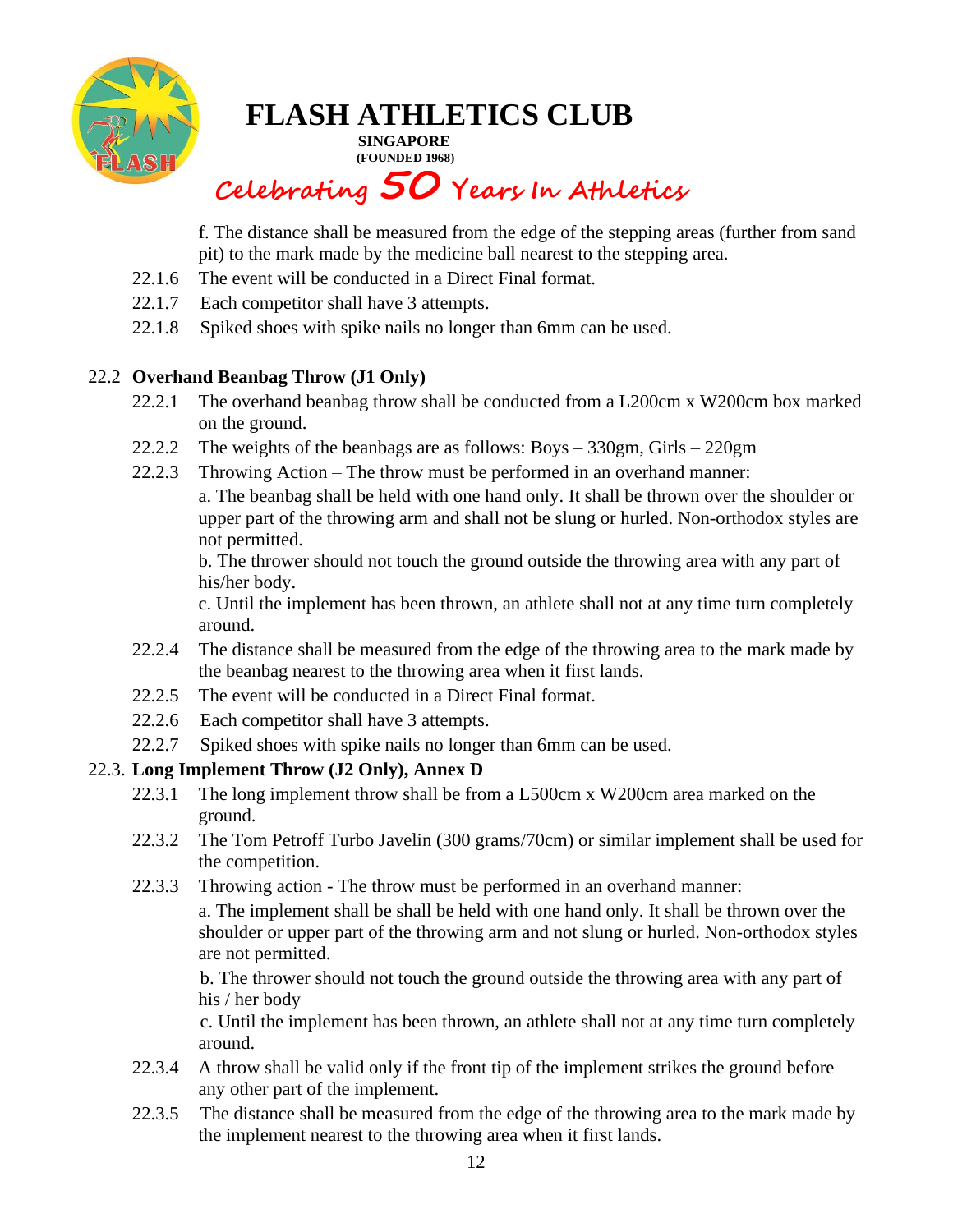

**SINGAPORE (FOUNDED 1968)**

## **Celebrating 50 Years In Athletics**

- 22.3.6 The event will be conducted in a Direct Final format.
- 22.3.7 Each competitor shall have 3 attempts.
- 22.3.8 Spiked shoes with spike nails no longer than 6mm can be used.

### **23. 4 X 50 METRES RELAY**

- 23.1 A school may send only 1 Boys and 1 Girls team for the relay race. Each team should be registered for the 4 X 50 Metres race only.
- 23.2 The starting point for the 4 X 50 Metres shall be at the 200m starting point
- 23.3 The standing or crouch start may be used. No starting blocks will be provided.
- 23.4 The World Athletics Technical Rules C2.1 Rule 16.8 of The Start given below shall be followed: "Except in Combined Events, ant athlete responsible for a false start shall be disqualified by the Starter."
- 23.5 Each team will run the entire race in the assigned lane. All athletes shall keep within his/her assigned lane from start to finish.
- 23.6 There are no passing zones but the baton must be passed to **ALL** runners in the correct order.
- 23.7 If dropped, the baton shall be recovered by the athlete who dropped it. He/she may leave his lane to retrieve it provided that, he/she does not lessen the distance to be covered. In addition, where the baton is dropped and it moves sideways or forward in the direction of running (including beyond the finish line), the athlete who dropped it, after retrieving it, must return to the point where it was last in his hand, before continuing in the race. Provided that no other athlete is impeded, dropping the baton shall not result in disqualification.
- 23.8 Relays will be run as timed finals.

### **SECTION D – AMENDMENTS AND MATTERS NOT PROVIDED FOR**

### **24. MATTERS NOT PROVIDED FOR**

24.1 All matters not provided for in these Rules & Regulations shall be dealt with by the OC.

### **25. AMENDMENTS**

25.1 The OC reserves the right to delete, add or amend the rules and regulations herein.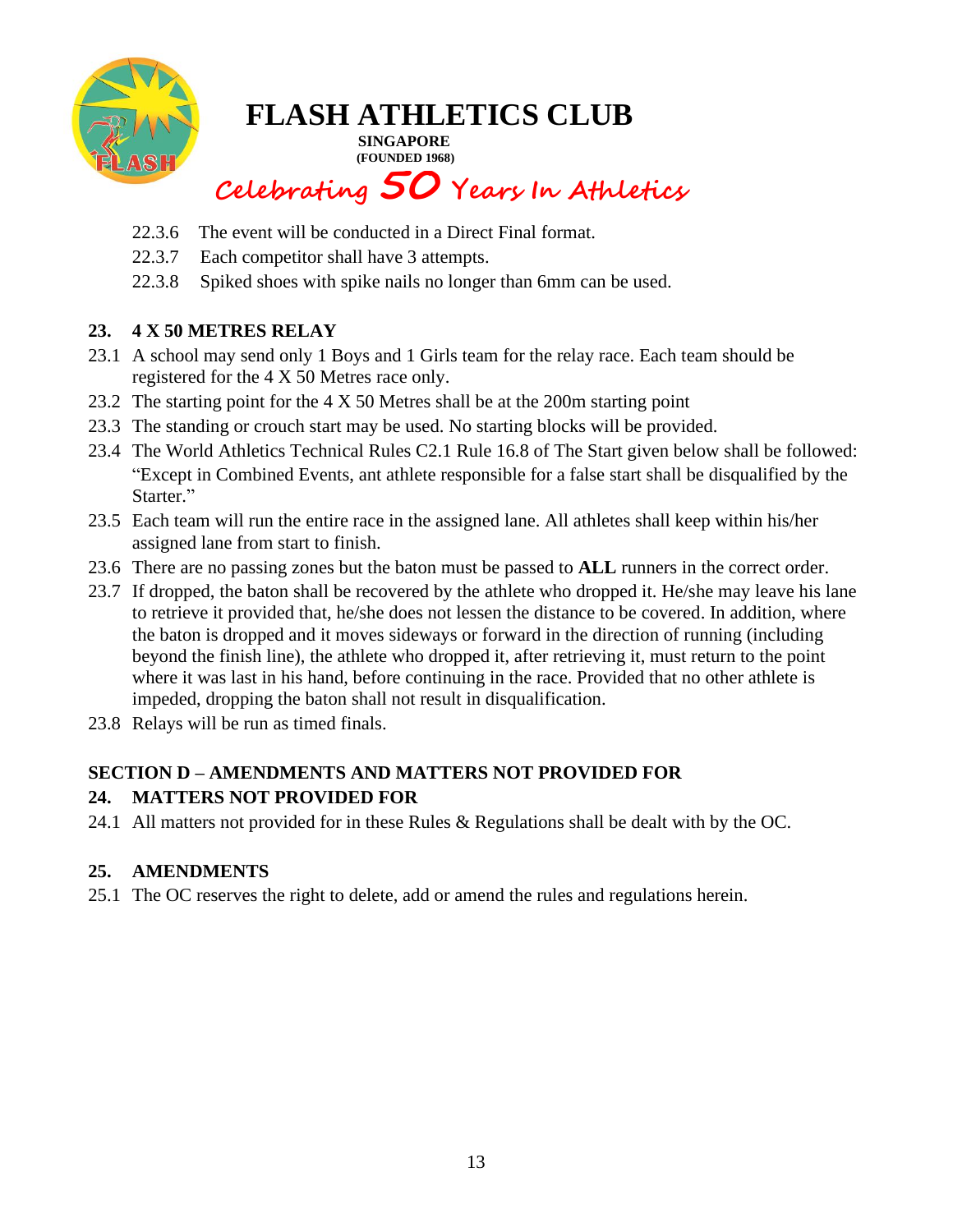

**Annex A**

#### **Code of Conduct for Coaches**

- 1. Coaches must be good role models for the student athletes and are expected to conduct themselves well in carrying out their duties.
- 2. They are to observe the rules and regulations of the National School Games and honour the SPSSC Coaches' Oath.
- 3. They should not replace the role of the team manager.
- 4. They are not allowed into the competition area except where the rule of the sport requires the presence of the coach
- 5. They cannot represent the school/club in any matters.
- 6. They must not interfere with the organisation of the competition.
- 7. They are not allowed to approach the officials to query their decisions. Only team managers are allowed to approach officials to seek clarifications.
- 8. Coaches violating the rules will be asked to leave the competition arena.
- 9. Action will be taken against the school/club if the coaches fail to comply with the competition rules.
- 10. It is the responsibility of coaches to adhere to the rules and to be well versed with the competition rules.
- 11. They must ensure that the student athletes have adequate rest and are given water breaks.
- 12. Coaches should refrain from using foul language or speak in a tone not becoming of proper behaviour.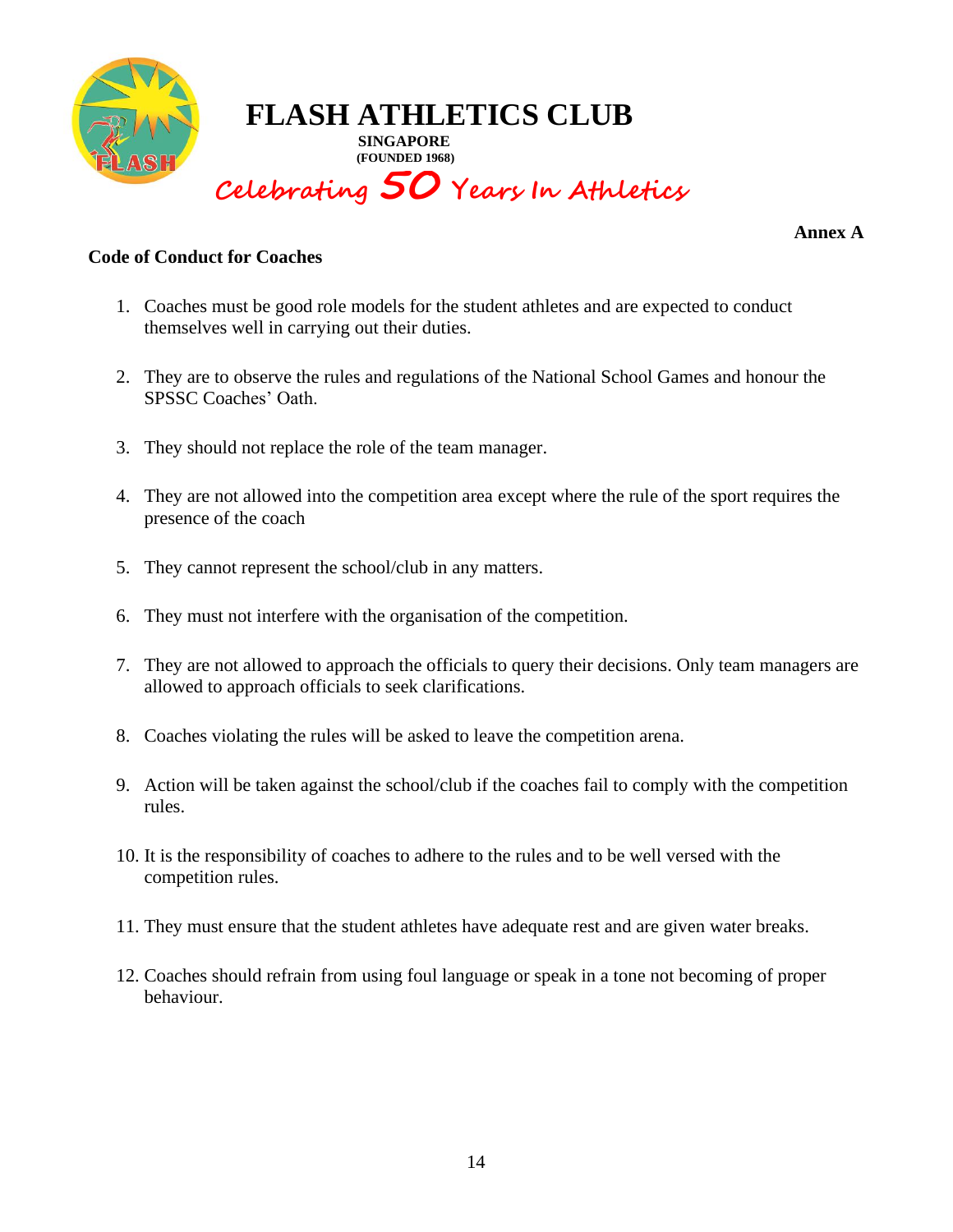

**SINGAPORE (FOUNDED 1968)**

## **Celebrating 50 Years In Athletics**

**Annex B**

### **Multi-skill Event Course Layout**

4 main segments:

- a) **Standing Start (Reaction)**
- b) Run over hurdles (Coordination + Speed + Rhythm)
- Pick up bean bag + acceleration (Coordination + Dynamic balance + c) Speed)
- Overhand throw with master + non-master hands (Bilateral Development d) + Coordination)



Scoring: points given based on time range\* + finish zone

\*Time stops when athlete enters throwing area.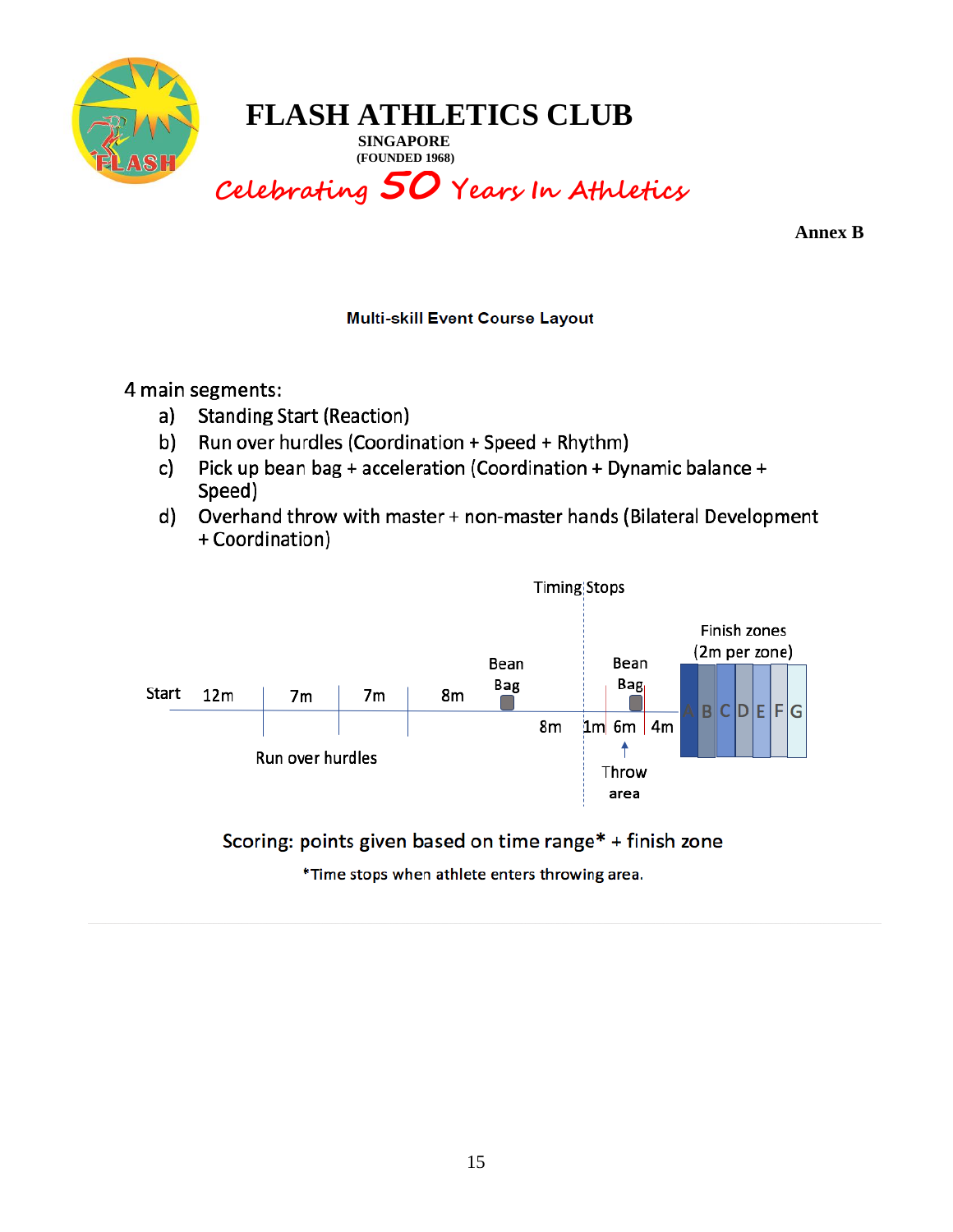

**SINGAPORE (FOUNDED 1968)**

## **Celebrating 50 Years In Athletics**

#### **Medicine Ball Throw**

#### **Annex C**



Weights Junior  $1 - 1$  kg Junior  $2 - 2kg$ 

Starting position

- Standing position with both feet just before the Stepping Area
- Medicine Ball is held at chest level with both hands

#### **Throwing**

The throw must be performed in a chess-pass like action.

- From the start of the throw, the ball must not be lower than the waist of the thrower
- The ball must be released with both hands
- During the throw, the thrower's feet are allowed to push off from the ground, but the medicine ball must be released before the feet are regrounded.
- The feet must be re-grounded no further than the edge of the stepping area nearer to the landing pit.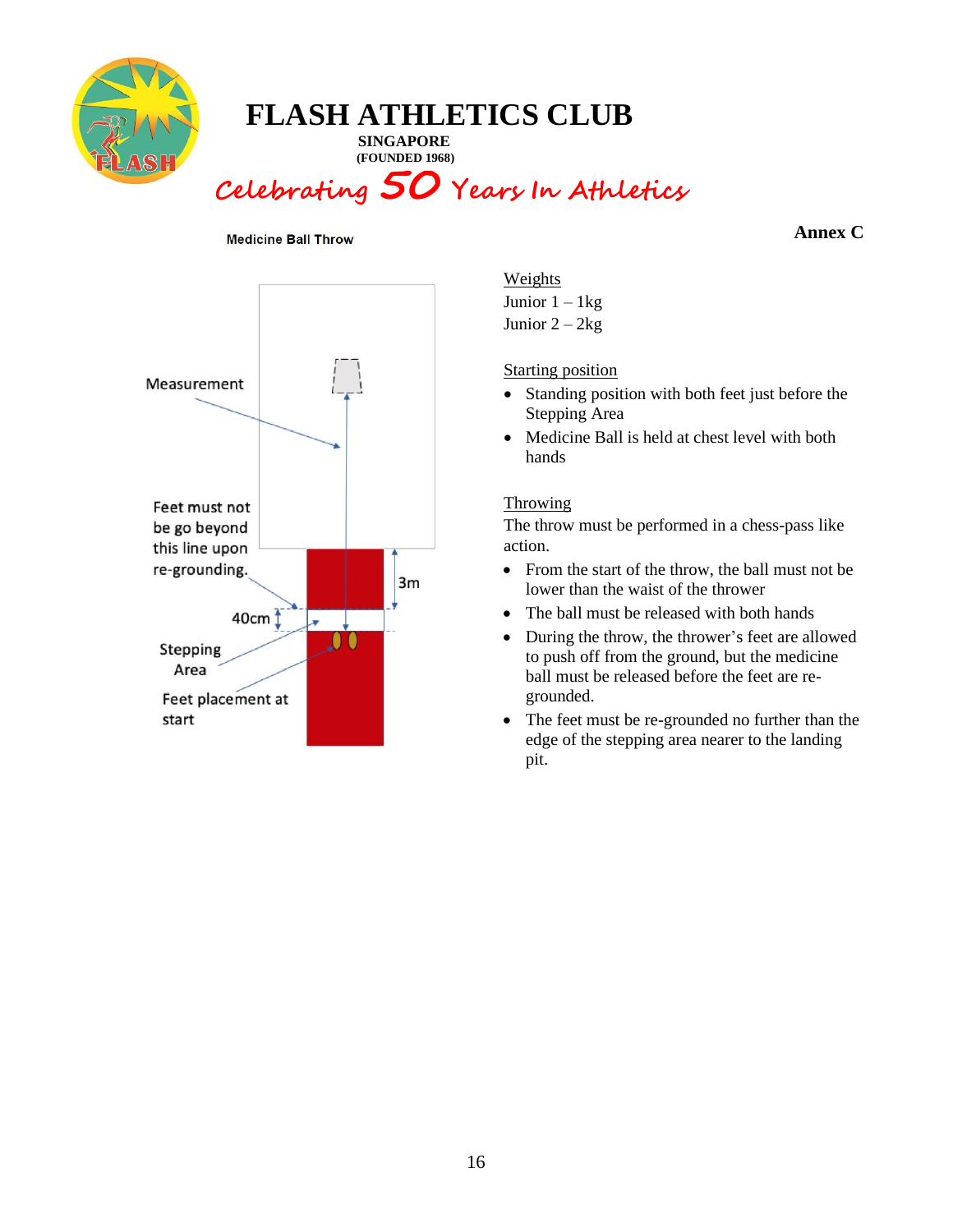

**SINGAPORE (FOUNDED 1968)**

## **Celebrating 50 Years In Athletics**

**Annex D**

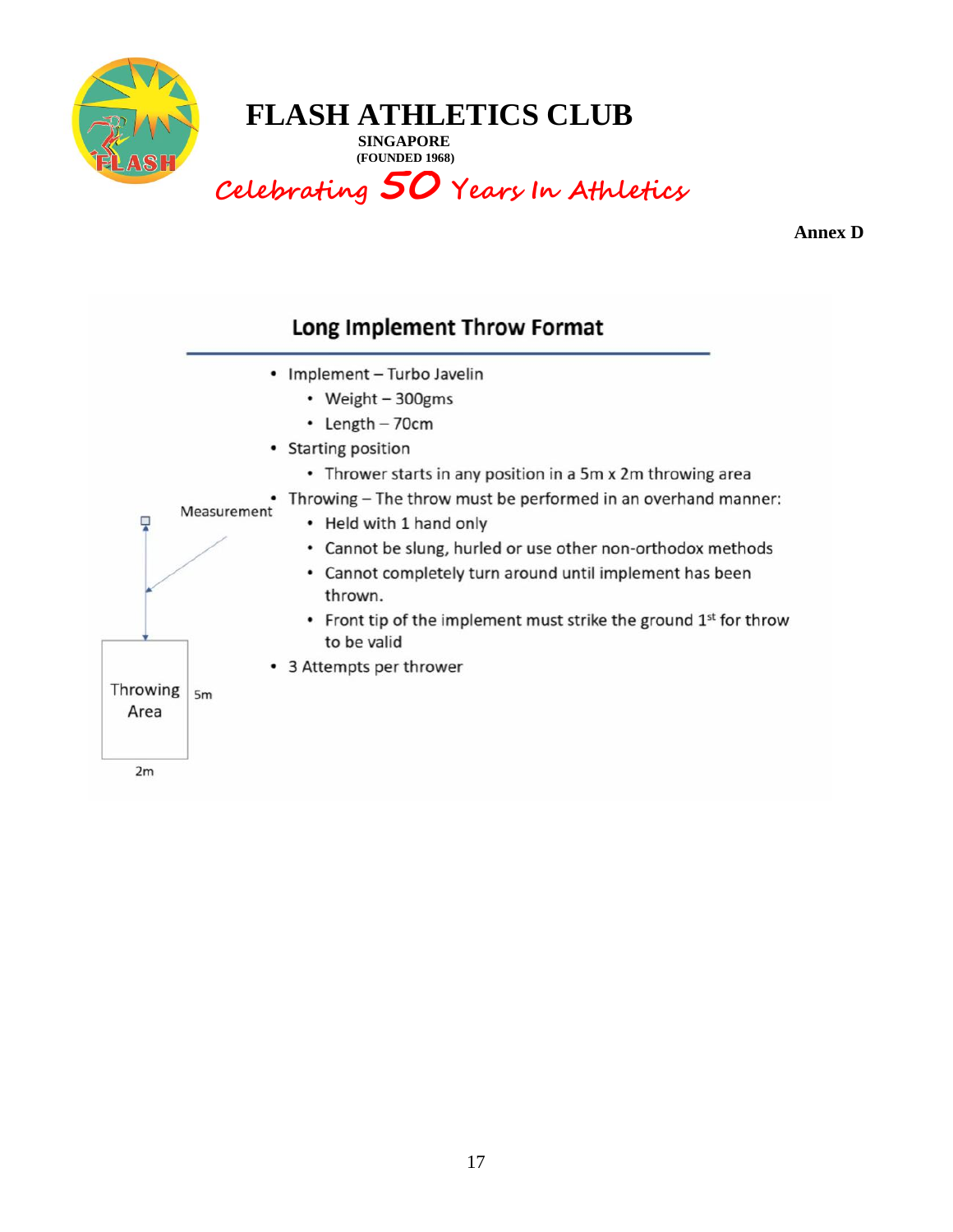

**SINGAPORE (FOUNDED 1968)**

## **Celebrating 50 Years In Athletics**

### **Competition Equipment Annex E**



Boys





Beanbags and hurdles are customised by ACTIVO when we first introduced the Multi Skill event

#### **Jumps**

Girls



#### **Throws**

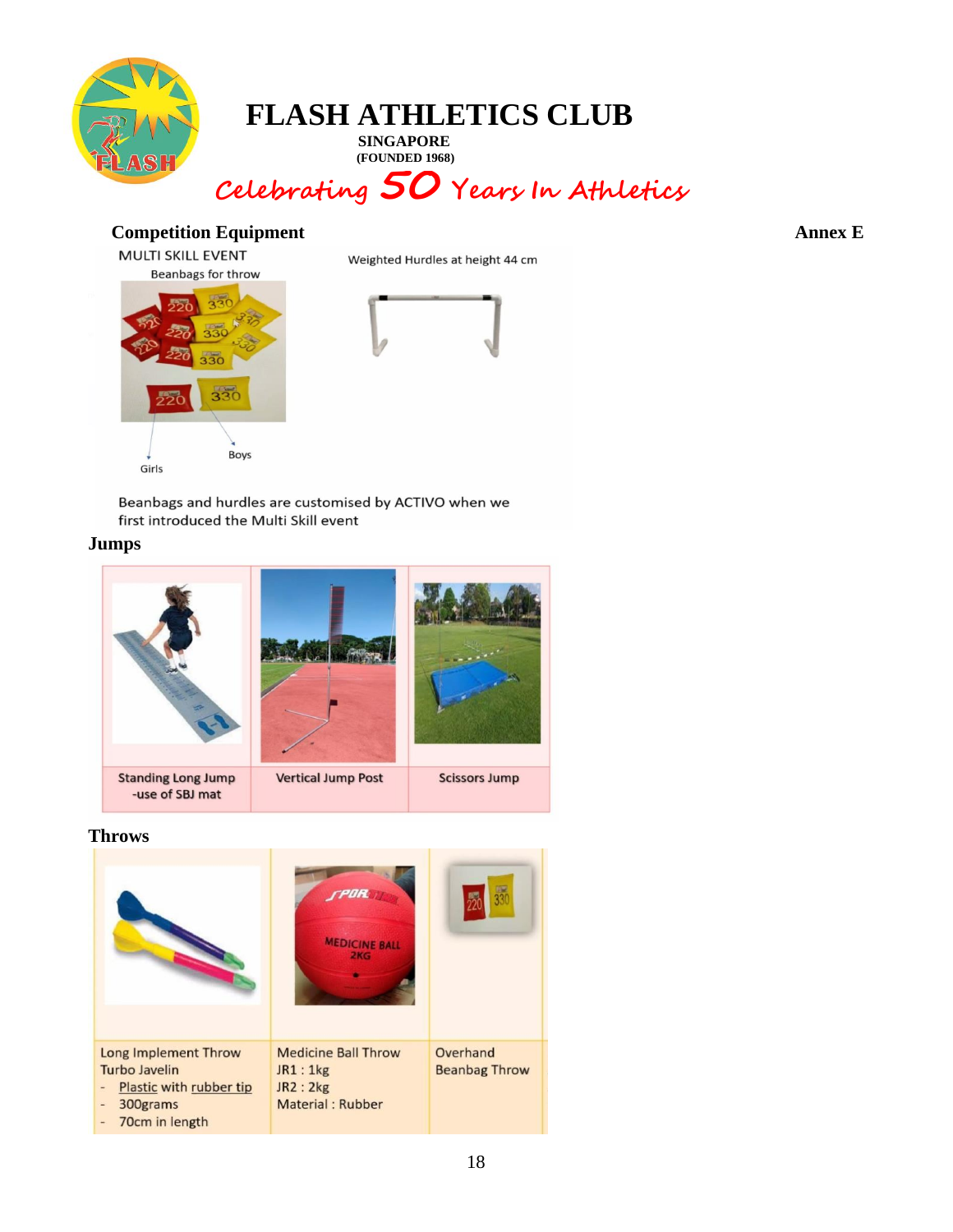

**SINGAPORE (FOUNDED 1968)**

## **Celebrating 50 Years In Athletics**

**Competition Schedule (Tentative) Annex F**

|                                | FLASH-ACTIVESG PRE-NATIONAL SCHOOLS GAMES TRACK & FIELD CHAMPIONSHIPS 2022 - JUNIOR DIVISION (J1) |                                             |                |                     |                                 |                                             |                           |                |                     |  |
|--------------------------------|---------------------------------------------------------------------------------------------------|---------------------------------------------|----------------|---------------------|---------------------------------|---------------------------------------------|---------------------------|----------------|---------------------|--|
| DAY 1 : SATURDAY, 25 JUNE 2022 |                                                                                                   |                                             |                |                     |                                 |                                             |                           |                |                     |  |
| Session 1 (Morning) $-4$ hrs   |                                                                                                   |                                             |                |                     | Session 2 (Afternoon) - 4.5 hrs |                                             |                           |                |                     |  |
| <b>Time</b>                    | <b>Event</b>                                                                                      | Gender                                      | <b>Heats</b>   | <b>Stage</b>        | <b>Time</b>                     | Event                                       | Gender                    | <b>Stage</b>   |                     |  |
| 0745hrs                        | Briefing & Orientation for TMs/Coaches                                                            |                                             |                |                     |                                 | Overhand Beanbag<br>Throw                   | Girls<br>1/1              |                | Direct Final        |  |
| 0800hrs                        | Multi-Skill Event                                                                                 | Girls                                       | 12             |                     | 1400hrs                         | <b>Standing Long Jump</b>                   | Girls                     | 1/1            | <b>Direct Final</b> |  |
|                                | Multi-Skill Event                                                                                 | <b>Boys</b>                                 | 15             |                     |                                 | <b>Scissors Jump</b>                        | <b>Boys</b>               | 1/1            | <b>Direct Final</b> |  |
| 1000hrs                        | <b>Scissors Jump</b>                                                                              | Girls                                       | 1/1            | <b>Direct Final</b> |                                 | 40 <sub>m</sub>                             | Girls                     | $\overline{4}$ | <b>Timed Final</b>  |  |
|                                | 1000m                                                                                             | Girls                                       | $\overline{2}$ | <b>Timed Final</b>  | 1420hrs                         | 40m                                         | <b>Boys</b>               | $\overline{4}$ | <b>Timed Final</b>  |  |
|                                | 1000m                                                                                             | <b>Boys</b>                                 | $\overline{2}$ | <b>Timed Final</b>  |                                 | <b>Medicine Ball Throw</b>                  | <b>Boys</b>               | 1/1            | <b>Direct Final</b> |  |
| 1015hrs                        | <b>Medicine Ball Throw</b>                                                                        | Girls                                       | 1/1            | Direct Final        | 1500hrs                         | 60m Hurdles                                 | Girls                     | $\overline{2}$ | <b>Timed Final</b>  |  |
| 1030hrs                        | 80 <sub>m</sub>                                                                                   | Girls                                       | 3              | <b>Timed Final</b>  | 1530hrs                         | 60m Hurdles                                 | <b>Boys</b>               | $\overline{2}$ | <b>Timed Final</b>  |  |
| 1045hrs                        | 80 <sub>m</sub>                                                                                   | <b>Boys</b>                                 | 3              | <b>Timed Final</b>  |                                 | Long Jump with<br>80cm Take off Zone        | <b>Boys</b>               | 1/1            | <b>Direct Final</b> |  |
| 1100hrs                        | Long Jump with 80cm<br>Take off Zone                                                              | Girls                                       | 1/1            | <b>Direct Final</b> | 1600hrs                         | <b>Overhand Beanbag</b><br>Throw            | <b>Boys</b>               | 1/1            | <b>Direct Final</b> |  |
|                                | 60m                                                                                               | Girls                                       | $\overline{2}$ | <b>Timed Final</b>  |                                 |                                             | <b>Prize-presentation</b> |                |                     |  |
| 1115hrs                        | 60m                                                                                               | <b>Boys</b>                                 | 2              | <b>Timed Final</b>  | 1700hrs                         | <b>Standing Long Jump</b>                   | <b>Boys</b>               | 1/1            | <b>Direct Final</b> |  |
| <b>1130hrs</b>                 |                                                                                                   | <b>End of Session 1- Prize-presentation</b> |                |                     |                                 | 4 x 50m Relay                               | Girls                     | $\overline{3}$ | <b>Timed Final</b>  |  |
|                                |                                                                                                   |                                             |                |                     | 1715hrs                         | 4 x 50m Relay                               | <b>Boys</b>               | 3              | <b>Timed Final</b>  |  |
|                                |                                                                                                   |                                             |                |                     | 1800hrs                         | <b>End of Session 2- Prize presentation</b> |                           |                |                     |  |